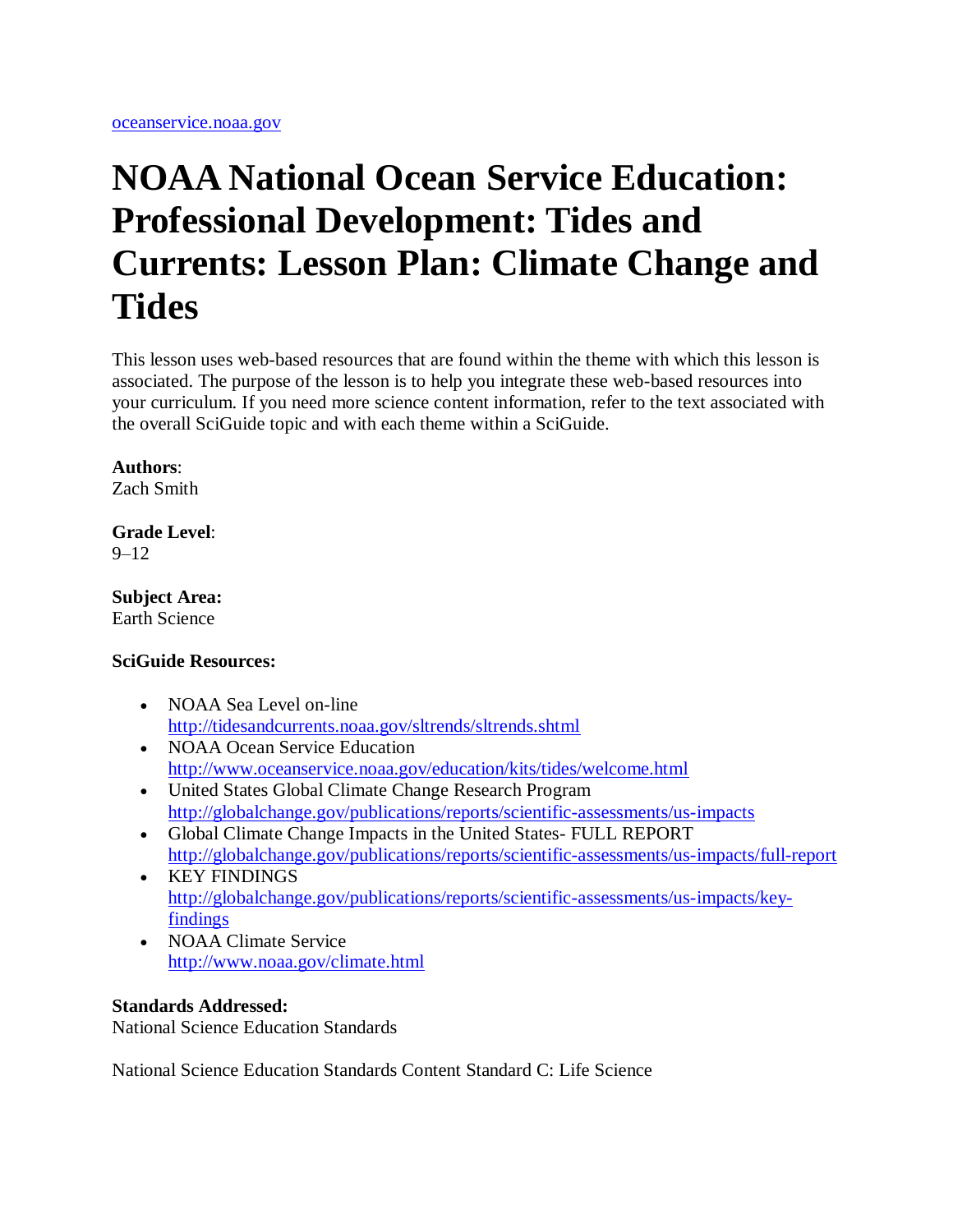• Behavior of organisms

Content Standard D: Earth and Space Science

• Energy in the earth system

Content Standard F: Science in Personal and Social Perspectives

- Natural resources
- Natural and human-induced hazards
- Environmental Quality

### **Time Required:**

3 class periods

Period 1: Understand the impact of higher tides based on sea level rise on coastal areas.

Period 2: Develop a plan to mitigate the impact of higher tides.

Period 3: Discuss how students can apply their plans to coastal communities.

## **Lesson Goal:**

- Students will be able to evaluate a sea level and tidal data.
- Students will be able to develop a reasonable plan for mitigating coastal impacts.
- Students will be able to discuss and evaluate plans with other students.

## **Prerequisite Knowledge:**

Nationwide, about 5000 square miles of dry land are within two feet of high tide. Although the majority of this land is currently undeveloped, many coastal counties are growing rapidly. Land within a few feet above the tides could be inundated by rising sea level, unless additional dikes and bulkheads are constructed. A two foot rise in sea level would eliminate approximately 10,000 square miles of land (PDF) (26 pp, 267K) including current wetlands and newly inundated dry land, an area equal to the combined size of Massachusetts and Delaware (EPA, 1989).

Some of the most economically important vulnerable areas are recreational resorts on the coastal barriers of the Atlantic and Gulf coasts. In many cases, the ocean-front block of these islands is 5 to 10 feet above high tide; but the bay sides are often less than two feet above high water and regularly flooded (see USGS's 7.5-minute map series). Erosion threatens the high ocean sides of these densely developed islands and is generally viewed as a more immediate problem than inundation of their low bay sides. Many ocean shores are currently eroding 1 to 4 feet per year (FEMA, 2000).

### Coastal Water Supplies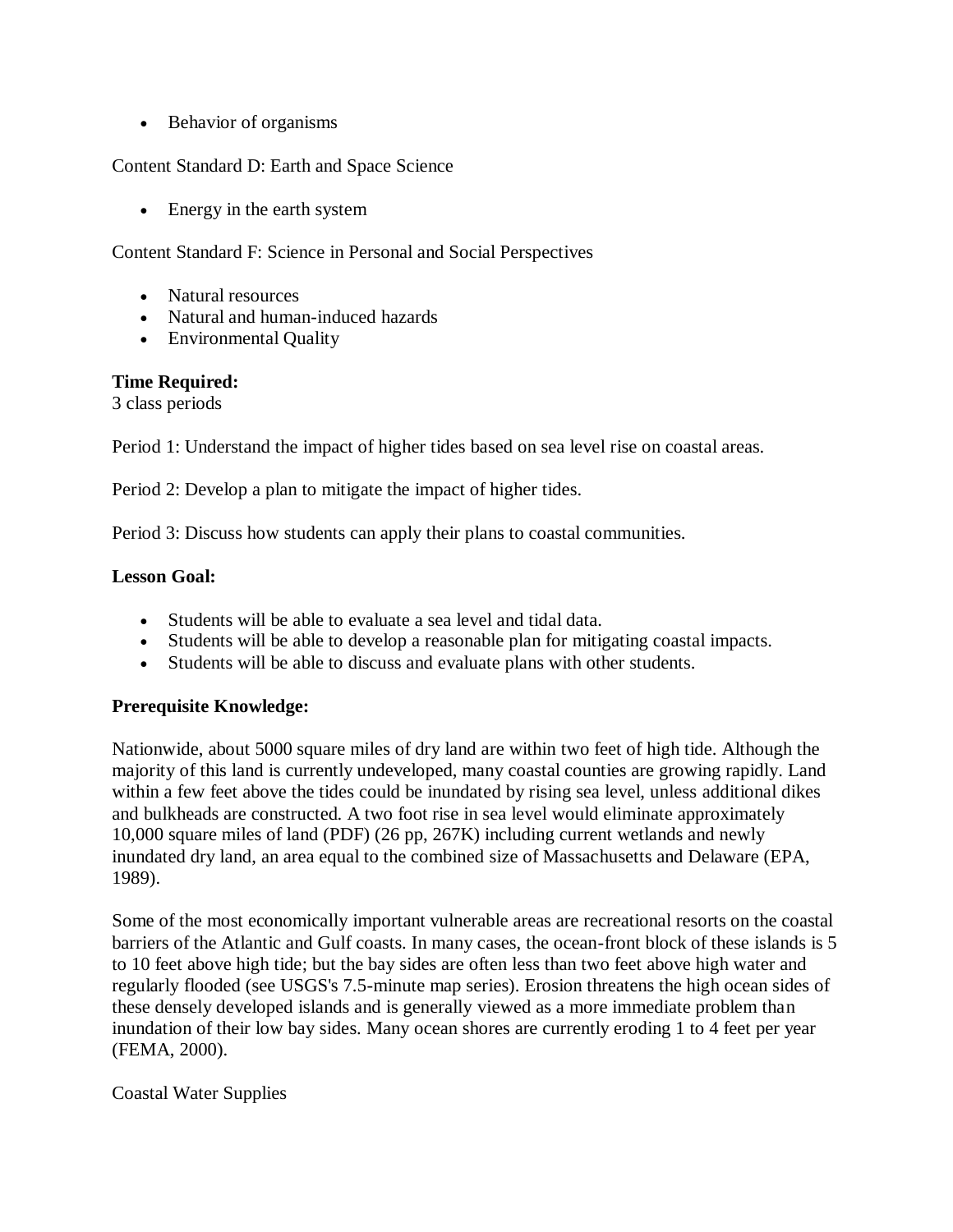Rising sea level increases the salinity of both surface water and ground water through salt water intrusion. New York City, Philadelphia, and much of California's Central Valley obtain some of their water from portions of rivers that are slightly upstream from the point where water is salty during droughts. If sea level rise pushes salty water upstream, then the existing water intakes might draw on salty water during dry periods. Salinity increases in estuaries also can harm aquatic plants and animals that do not tolerate high salinity.

Shallow coastal aquifers are also at risk (IPCC, 2007). The freshwater Everglades currently recharge Florida's Biscayne aquifer, the primary water supply to the Florida Keys. As rising water levels submerge low-lying portions of the Everglades, portions of the aquifer would become saline. Aquifers in New Jersey east of Philadelphia are recharged by fresh portions of the Delaware River which may become saline in the future.

## <http://www.epa.gov/climatechange/effects/coastal/index.html>

## **Procedures/Instructional Strategy:**

Students will read the report found at [http://www.epa.gov/climatechange/effects/downloads/rtc\\_sealevelrise.pdf](http://www.epa.gov/climatechange/effects/downloads/rtc_sealevelrise.pdf) and evaluate the impact of higher tides on coastal areas.

1. Effects on organisms:

Will the higher tide harm any animals directly?

Will the higher tide harm any animals indirectly by preventing migration, feeding, destroying their habitats and/or food supplies, removal of predators which may affect the carrying capacity and a population's impact on resources?

- 2. What are the impacts on humans that live close to the coast and those that do not live on the coast but may their wells and septic systems impacted.
- 3. Will the higher tides increase the erosion potential of the coastlines?

Each team's plan will be recorded and presented.

### **Outcome/Assessment:**

Students will create a report to discuss the merits of a proposal to dam the Mediterranean. They will evaluate other plans and receive feedback on their own plan. The applicability of the student's plan for mitigating coastal impacts should be verifiable based on projects already in place or plans put forth by other groups (public works departments, state agencies, etc) professionals.

### **Extensions:**

Students can explore sea level trends at various stations around the global [http://tidesandcurrents.noaa.gov/sltrends/sltrends\\_global.shtml](http://tidesandcurrents.noaa.gov/sltrends/sltrends_global.shtml) and or the closest coastline to